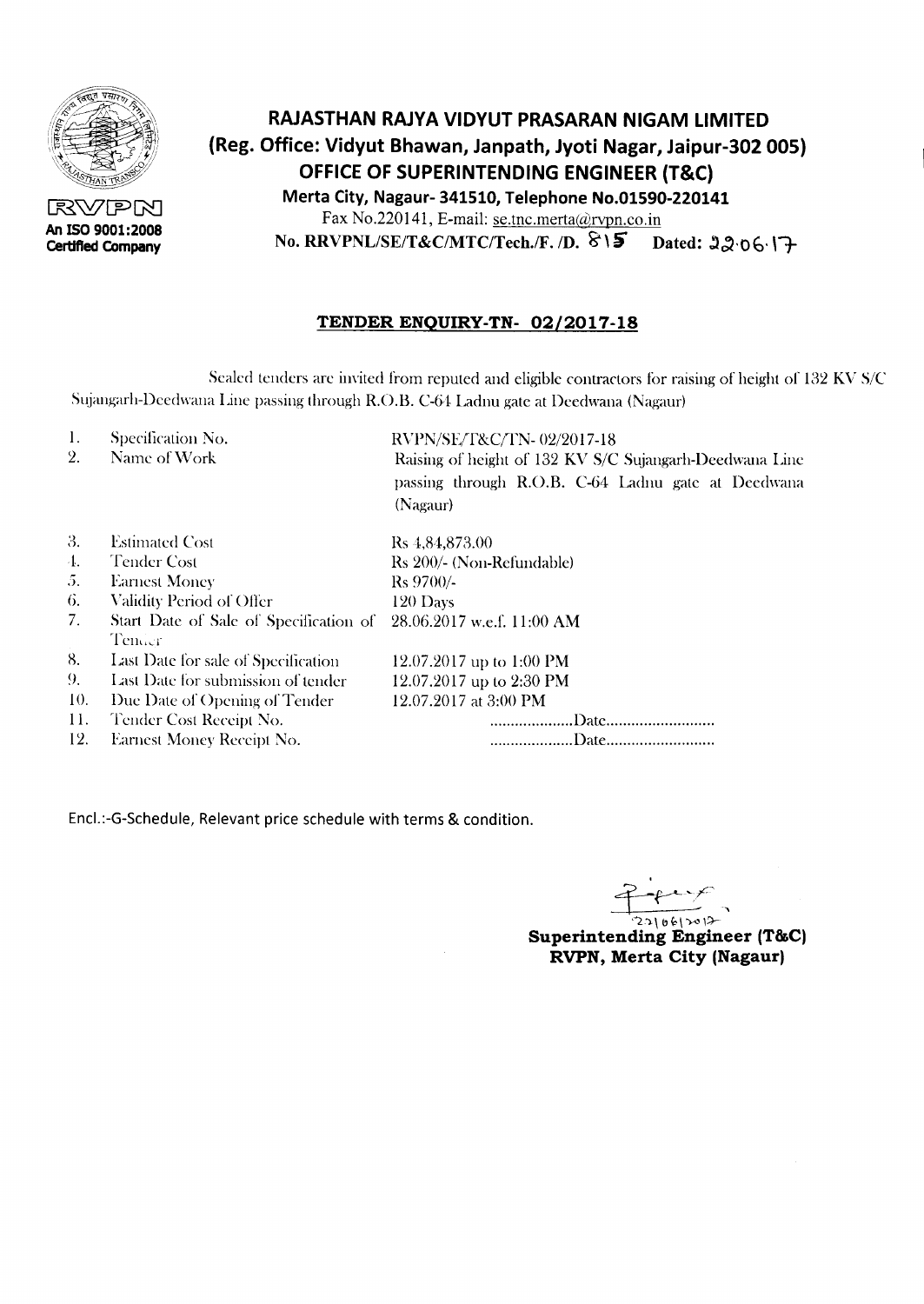#### TERMS AND CONDITIONS

- *1. Qualifying Reguirement:* Only those firms who have completed Construction/Modification/Repairing work of any 220/132 KV line on labour contractor of minimum of Rs 3.0 Lacs and have completed within the contract time of the work order in last two year will be qualified for tender. A completion certificate issued by authority not below the rank of Superintending Engineer is to be enclosed as proof of qualification.
- 2. The tender should be addressed to the Superintending Engineer (T&C), RVPN, Merta City having office at 400 KV GSS, Ren Road, Merta City(Nagaur).

### *3. RAJASTHAN VALUE ADDED TAX, LEVIES*& *DUTIES:*

- a) In accordance with the scope of works, this is a labour contract of erection from the "FREE ISSUE" material, hence no VAT will be leviable. However tax on such labour contracts if levied, shall be to the Contractor's account.
- b) Service Tax: The tenderer shall quote the prices inclusive of applicable service tax. Any liability towards service tax, if arises/applicable, inclusive of cost of material to be supplied by RVPN free of cost, shall be to the firms account. Any statutory variation in service tax will be to contractor's accounts.
- c) Work Contract Tax: The work contract tax will be deducted at the applicable laws on the value of erection, testing & commissioning activities. Any liability arising on A/c of work, contract tax will be to the contractor's account. Any statutory variation in the work contract tax will be to the contractor's accounts.
- d) Income Tax: If any income tax, surcharge on income tax or any other corporate tax is attracted under the law then the same shall be paid by him as per Government rules / deducted from his bills / invoices at the prevailing rate and if such tax is not applicable, then the contractor can claim reimbursement of the same from the relevant competent authority. However necessary TDS certificate(s) shall be issued by Nigam's paying Authority.
- 4. The tender along with relevant documents as per eligibility criteria shall be submitted in closeo/sealed envelope duly super scribe as "Raising of height of 132 KV S/C Sujangarh-Deedwana Line passing through R.O.B. C-64 Ladnu gate at Deedwana (Nagaur)".
- 5. The under signed does not bind himself to accept the lowest or any other tender and Reserve the right to reject any or all tender's without assigningany reasonthereof
- 6. The quoted rates shall be valid for 120 days from the date of opening tenders.
- 7. The work shall be completed as per "G" schedule within 90 days from the date of placing of work order/LOI or date of issue of layout by the work in-charge.
- 8. Payment shall be arranged/released as per Nigam's payment policy on completion of work as per specification through RTGS by the. Accounts Officer (T&C), RVPN, Merta City after receipt of verified bills/Invoice by the consignee.
- 9. All addition and/or alterations in the tender must be clearly initialed.
- 10. The Rate's should be quoted the FIRM prices inclusive of all taxes and duties, insurance, and other related cost both in words and figures.
- 11. All the documents issued; shall be submitted by the Tenderer duly filled up in all respect with sealand signature on each page.
- 12. Tender received late due to any reason or which are incomplete shall not be accepted for consideration,
- 13. Quantity of items may vary at the time of placement order.
- 14. The Tenderer will have to deposit Tender cost by cash and EMD by cash/DD in favour of Account Officer (T&C) RVPN, Merta City.

 $f^2$  $2.2$   $\left($   $\sigma$  6  $\right)$   $1$   $\sigma$  )  $1$ 

Superintending Engineer (T&C) RVPN, Merta City (Nagaur)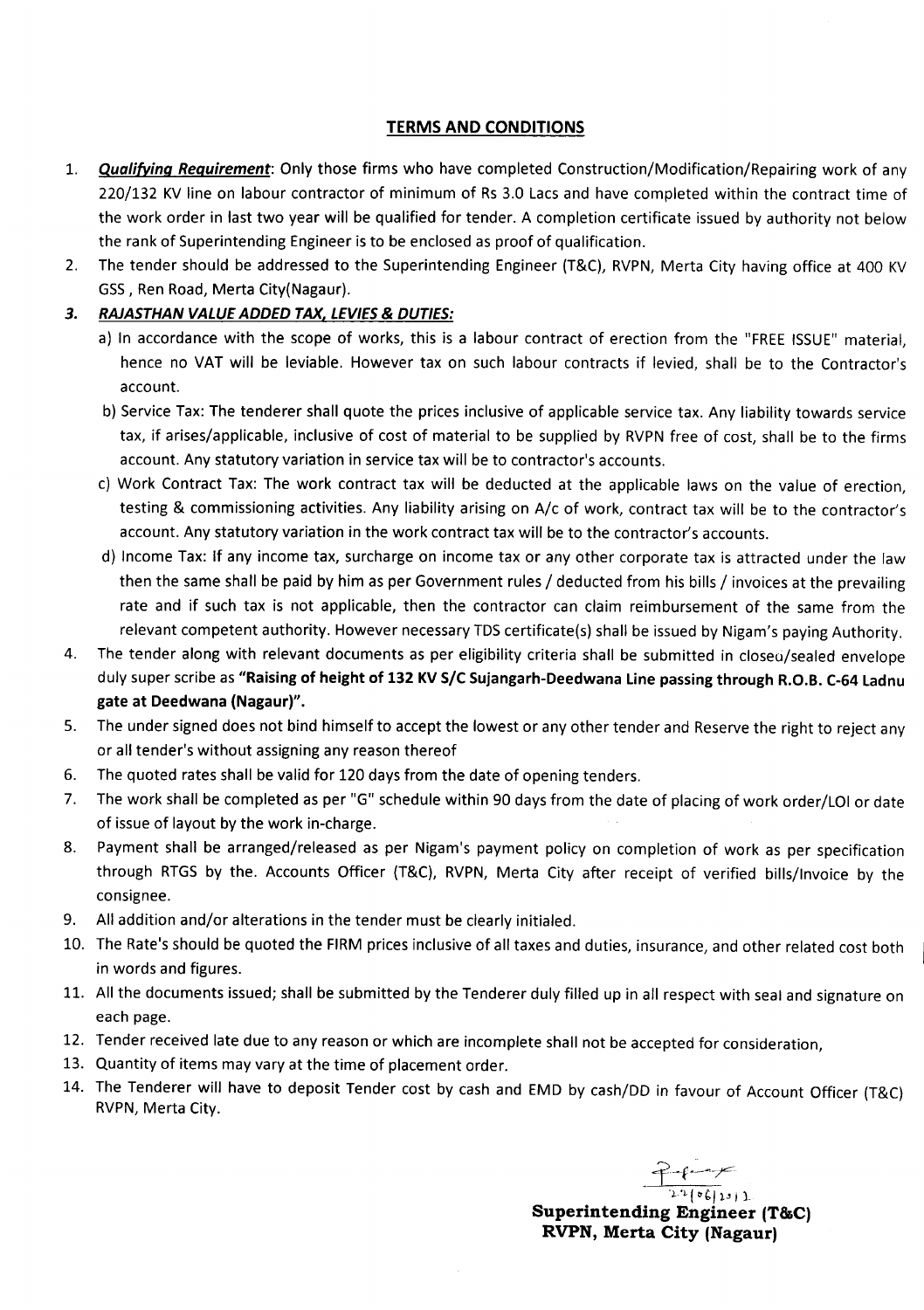|                | <b>G-SCHEDULE</b>                                                                                                                                                                                      |           |         |           |             |  |
|----------------|--------------------------------------------------------------------------------------------------------------------------------------------------------------------------------------------------------|-----------|---------|-----------|-------------|--|
|                | Name of Work:- Raising of height of 132 KV S/C Sujangarh- Deedwana line passing through R.O.B, C-64 Ladnu<br>gate (Deedwana) (Deposite Work)                                                           |           |         |           |             |  |
|                | RATES AS PER BSR LETTER NO. 856 DT. 25-June-2015 OF THE SE (TLPC) JAIPUR and unaltered vide letter no.<br>RVPN/SE(Contracts-II)/XEN-4/F./D. 44 Jaipur dated 21.04.2017 (applicable w.e.f. 01.04.2017). |           |         |           |             |  |
|                |                                                                                                                                                                                                        |           |         |           |             |  |
| <b>BSR</b>     | PARTICULARS of Material                                                                                                                                                                                | Unit      | Rate in | Provisnal | Total Cost. |  |
| code           |                                                                                                                                                                                                        |           |         |           |             |  |
| 1              |                                                                                                                                                                                                        |           | Rs.     | qty.      |             |  |
|                | Detail Survey as per tentative                                                                                                                                                                         |           |         |           |             |  |
|                | route :                                                                                                                                                                                                |           |         |           |             |  |
|                | Which includes the following major activities: - Pegging of                                                                                                                                            |           |         |           |             |  |
|                | line Route providing of survey pillar at an interval of 3-4 KM in<br>the line route with required jungle clearance for survey. Profile                                                                 |           |         |           |             |  |
|                | preparation of approved route on graph sheet and marking of                                                                                                                                            |           |         |           |             |  |
|                | offset on eighter side of line, marking of side elearance for hills                                                                                                                                    |           |         |           |             |  |
|                | sand dunes etc as per specification and Tower scheduling.                                                                                                                                              |           |         |           |             |  |
|                |                                                                                                                                                                                                        | ΚM        | 8756    | 0.370     | 3239.72     |  |
| $\overline{2}$ | Check survey as per approved route to line which include: -                                                                                                                                            |           |         |           |             |  |
|                | Re-checking of the line route as per approved profile chainage.                                                                                                                                        |           |         |           |             |  |
|                | tower enter marking pit marking bisection of angle tower as                                                                                                                                            |           |         |           |             |  |
|                | required at site.                                                                                                                                                                                      | <b>KM</b> | 3255    | 0.370     | 1204.35     |  |
| 3              | Excavation: -                                                                                                                                                                                          |           |         |           |             |  |
|                | Excavation, excluding back filling, including shoring shuttering,                                                                                                                                      |           |         |           |             |  |
|                | dewatering etc. upto the required depth as per foundation                                                                                                                                              |           |         |           |             |  |
|                | specation.                                                                                                                                                                                             |           |         |           |             |  |
| 3(i)           | (i)<br>Normal Soil                                                                                                                                                                                     | Cum.      | 259     | 80        | 20720.00    |  |
| 3(ii)          | (ii) Murrumm / Biack cottan / Hardsoil                                                                                                                                                                 | Cum.      | 548     | 0         | 0.00        |  |
| 3(iii)         | (iii)<br>Soft Rock / disintegrated rock                                                                                                                                                                | Cum.      | 605     | 0         | 0.00        |  |
| 3(iv)          | (iv)<br>Hard rock (blasting prohibited)                                                                                                                                                                | Cum.      | 1383    | 0         | 0.00        |  |
| 4              | Setting of Template & stub/Anchor Bolt                                                                                                                                                                 |           |         |           |             |  |
|                | Setting of template & stub/anchor bolt & removal atter concreting,                                                                                                                                     |           |         |           |             |  |
|                | excluding cost of excavation and concreting but including backfilling                                                                                                                                  |           |         |           |             |  |
|                | with excavated / borrowed earth (with lead & lift) in layer with                                                                                                                                       |           |         |           |             |  |
|                | ramming and watering as per specition.                                                                                                                                                                 |           |         |           |             |  |
|                |                                                                                                                                                                                                        |           |         |           |             |  |
| 4E             | (E) 220 KV S/C narrow base tower(350 M span) upto +6 mtr<br>extension                                                                                                                                  |           |         |           |             |  |
| 4E(IV)         | $\vert (iv)$ Large angle cum dead end tower (TTD)                                                                                                                                                      |           |         | 2         | 11922.00    |  |
| 5.             |                                                                                                                                                                                                        | Νo        | 5961    |           |             |  |
|                | Concreeting : -<br>Providing and laying cement concrete for all types of foundation                                                                                                                    |           |         |           |             |  |
|                | as per-latest ISS-456 including cement, sand, stone                                                                                                                                                    |           |         |           |             |  |
|                | aggregate<br>20mm nominal size, water etc. preparing surtaces,                                                                                                                                         |           |         |           |             |  |
|                | shuttering, mixing, placing, ramming curring, finising as per                                                                                                                                          |           |         |           |             |  |
|                | specification and drawing.                                                                                                                                                                             |           |         |           |             |  |
|                |                                                                                                                                                                                                        |           |         |           |             |  |
| 5(ii)          | (i) $1:3:6$ Mix                                                                                                                                                                                        | Cum       | 8525    | 4         | 34100.00    |  |
| 5(iii)         | (ii) 1: 2 : 4 Mix                                                                                                                                                                                      | Cum       | 8784    | 14        | 122976.00   |  |
| 6              | Cutting, bending, welding of joint if required, fixing and placing                                                                                                                                     |           |         |           |             |  |
|                | of steel renforcement as per specification and drawing in<br>cluding material.                                                                                                                         | МT        | 61496   | 0         | 0.00        |  |
|                |                                                                                                                                                                                                        |           |         |           |             |  |

 $\mathcal{L}^{\text{max}}_{\text{max}}$  , where  $\mathcal{L}^{\text{max}}_{\text{max}}$ 

٦

 $\gamma_{\rm eff}$ 

 $\ddot{\phantom{0}}$  $\frac{1}{2}$ 



 $\overline{\phantom{a}}$ 

 $\sim$   $-$ 

المساحب للداعب المنتبذ

- - $\sim$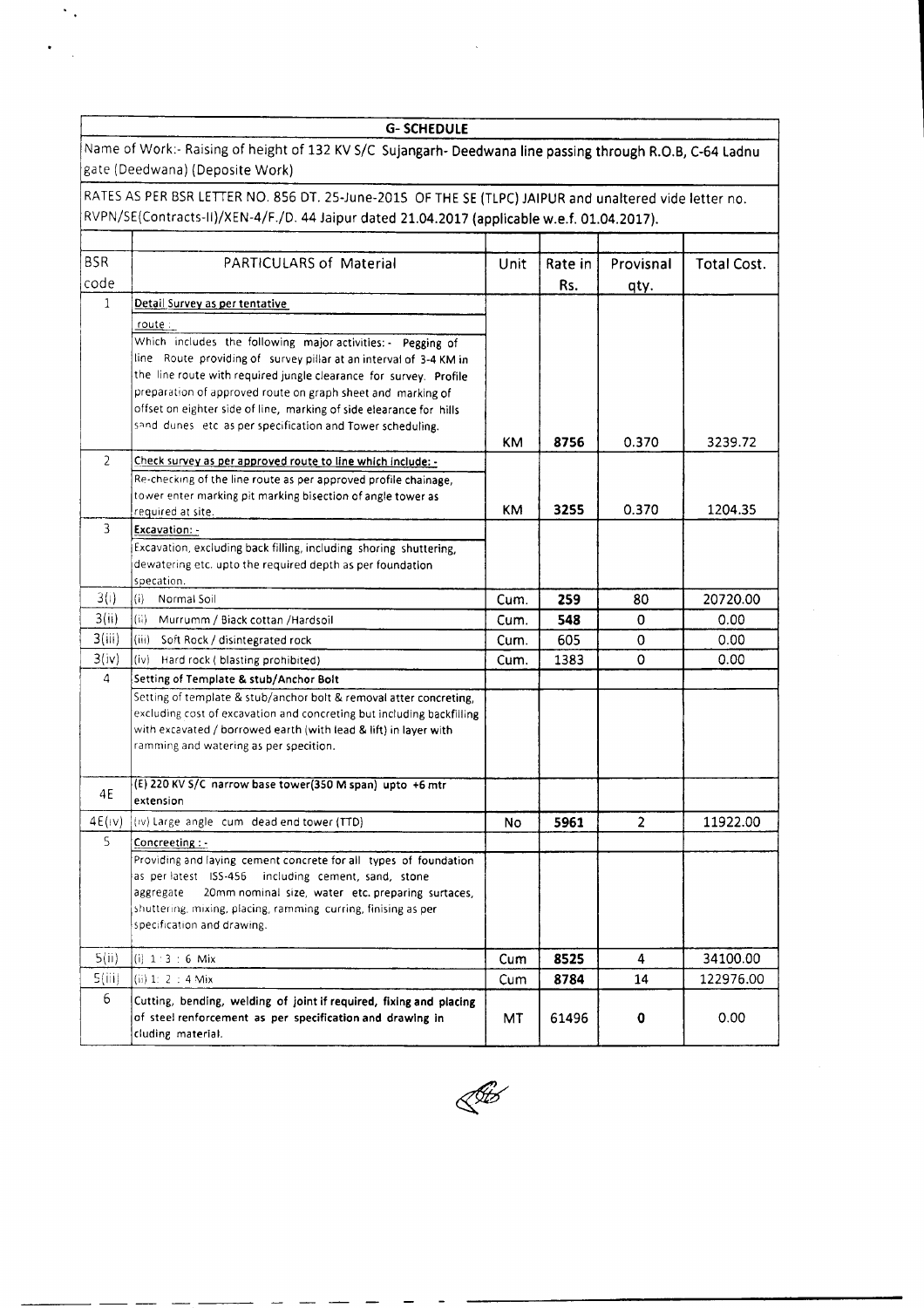| $\overline{7}$ | Earthing:                                                                      |     |       |                |           |
|----------------|--------------------------------------------------------------------------------|-----|-------|----------------|-----------|
| 7(A)           | (a) Earthing of Tower with pipe type earthing the<br>supply                    |     |       |                |           |
|                | of pipes wire, flats & connectors, but including cocke,                        |     |       |                |           |
|                | charcoal, etc. excatvation augering and backtilling in all                     |     |       |                |           |
|                | of soil.<br>ks. I                                                              |     |       |                |           |
|                |                                                                                | SET | 1568  | 2              | 3136.00   |
| 8              | <b>Erection of Towers : -</b>                                                  |     |       |                |           |
|                |                                                                                |     |       |                |           |
|                | Erection of super structures including D- shackle, ACD, Hangers, U<br>Bolts, I |     |       |                |           |
|                | step Bolt , danger plate, phase plate, number plate etc.                       |     |       |                |           |
|                | Also including tack welding of bolt & nuts upto bottam crossarm                |     |       |                |           |
|                | / beam level including application of Zinc rich paint.                         |     |       |                |           |
| 8.E            | (E) 220 KV S/C narrow base tower(350 M span) upto +6 mtr                       |     |       |                |           |
|                | extension                                                                      |     |       |                |           |
| 8. E(iv)       | (iv) Large angle cum dead tower (TTD)                                          | No  | 29938 | $\overline{2}$ | 59876.00  |
| 10             | Erection of +6 meters extension including tack welding of all bolts            |     |       |                |           |
|                | & nuts and application of Zinc Rich paint.                                     |     |       |                |           |
|                |                                                                                |     |       |                |           |
|                |                                                                                |     |       |                |           |
|                | (E) 220 KV S/C narrow base tower(350 M span) upto +6 mtr                       |     |       |                |           |
| 10.E           | extension                                                                      |     |       |                |           |
|                | 10 .E(iv)(iv) Large angle cum dead tower (TTD)                                 | No  | 11066 | 1              | 11066.00  |
| 13             | <b>Conductor Stringing</b>                                                     |     |       |                |           |
| 13A            | ging of ACSR Panther conductor including hoisting of insulator                 |     |       |                |           |
|                | string, laying, jointing & tensioning of conductor, clamping with              |     |       |                |           |
|                | Armour rods and fixing of vibration damper per route km of the                 |     |       |                |           |
|                | lline                                                                          |     |       |                |           |
| 13A(i)         | $(i)$ 3 conductor for S/C line.                                                | KΜ  | 39660 | 0.370          | 14674.20  |
| 14             | <b>Earth wire Stringing : -</b>                                                |     |       |                |           |
|                | Stringing of galvanised steel stranded wire including laying,                  |     |       |                |           |
|                | Jointing & tensioning clamping, clipping and fixing vibration                  |     |       |                |           |
|                | damper and earth bond etc.                                                     |     |       |                |           |
| 14A(i)         | (i) One No. 7/3.15 mm galvanised wire.                                         | ΚM  | 6713  | 0.370          | 2483.81   |
| 17             | Re- stringing of Conductor/Earthwire                                           |     |       |                |           |
| 17A            | (A) Restringing of ACSR panther conductor .: Dismentalling of                  |     |       |                |           |
|                |                                                                                |     |       |                |           |
|                | vibration dampers and armour rods, fitting in rollers, de-                     |     |       |                |           |
|                | tensioning, holding and lowering of conductor, dehoisting of                   |     |       |                |           |
|                | insulator string as required, adding / removing and jointing of                |     |       |                |           |
|                | conductor, hoisting of insulator string, liftting of conductor                 |     |       |                |           |
|                | into rollers and re-tensioning, jointing, fitting of armour rods               |     |       |                |           |
|                | and vibration dampers and clamping per route KM of the line                    |     |       |                |           |
|                | section to be restrung, dismentaled material not re used to be                 |     |       |                |           |
|                | deposited in our store and stacked.                                            |     |       |                |           |
|                |                                                                                |     |       |                |           |
|                |                                                                                |     |       |                |           |
| 17A(i)         | (i) 3 conductor for S/C Line.                                                  | KM  | 39660 | 4.2            | 166572.00 |
| 17C            | (C) Restringing of Earth wire : Dismentalling of Earth bonds,                  |     |       |                |           |
|                | vibration dampers, declipping & fitting in rollers,                            |     |       |                |           |
|                | detensioning, holding and lowering of earthwire, adding/                       |     |       |                |           |
|                | removing and jointing of earthwire, lifting into rollers and re-               |     |       |                |           |
|                | tensioning, jointing, clipping and fitting of vibration dampers                |     |       |                |           |
|                | and earth bond per route KM of the line section to be re-                      |     |       |                |           |
|                | strung, dismentaled material not reused to be deposited in                     |     |       |                |           |
|                | our store and stacked.                                                         |     |       |                |           |
|                |                                                                                |     |       |                |           |
| 17C(ii)        | (ii) one no. 7/4.0 mm Galvanised wire.                                         | ΚM  | 7834  | 4.2            | 32902.80  |
|                |                                                                                |     |       | <b>TOTAL</b>   | 484872.88 |
|                |                                                                                |     |       |                |           |

In words: Four Lacs Eighty four Thousand Eight Hundred Seventy two and eighty eight paise only



 $\hat{\mathbf{v}}$ 

~ ASSISTANT ENGINEER(T&C) RVPNL, MertaCity

 $\hat{\boldsymbol{\lambda}}$ 

 $\bullet$